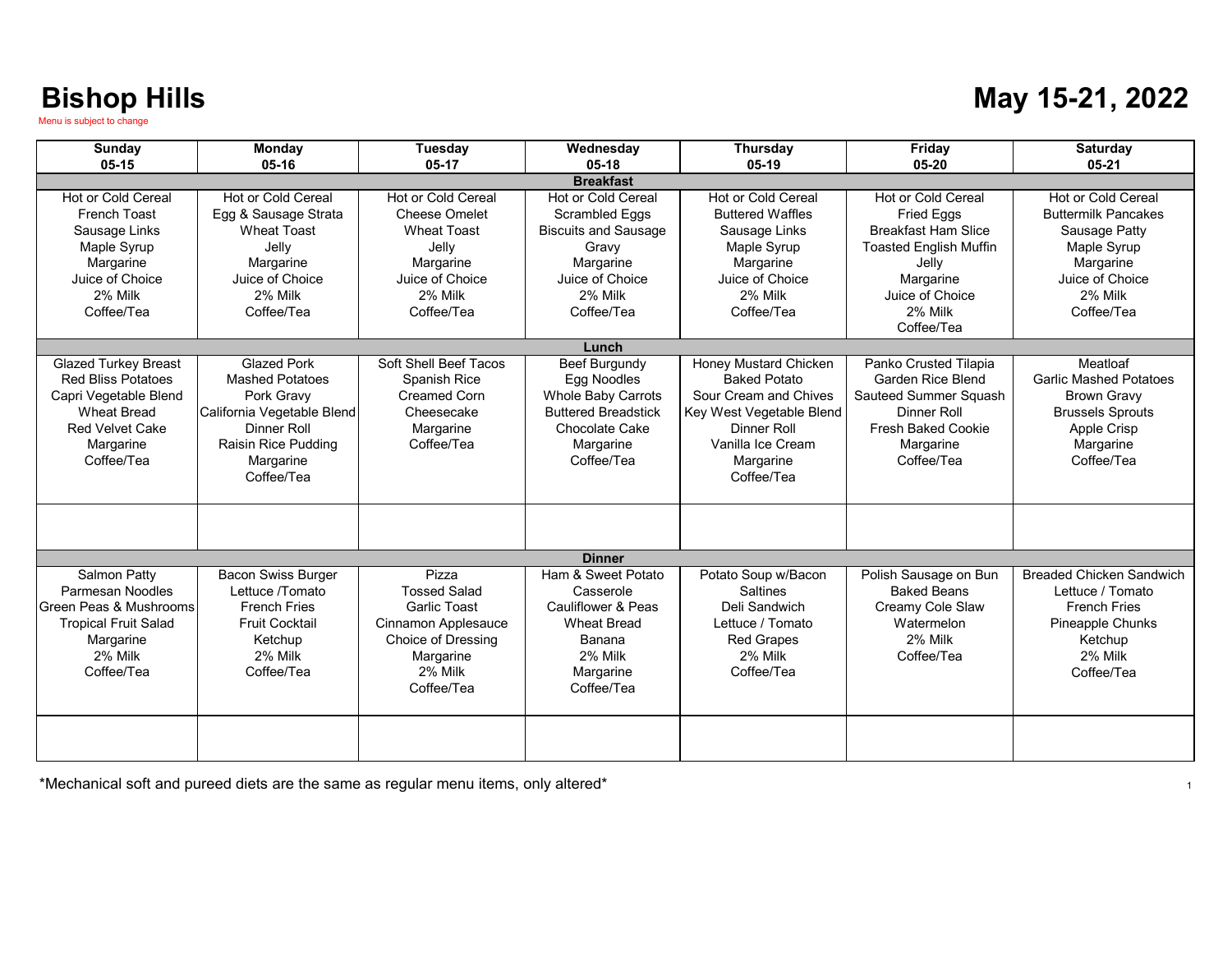#### **May 22-28, 2022**

| Sunday                                                                                                                        | Monday                                                                                                                                                                         | <b>Tuesday</b>                                                                                                                                            | Wednesday                                                                                                                                                                  | Thursday                                                                                                                                        | Friday                                                                                                                                          | Saturday                                                                                                                                          |
|-------------------------------------------------------------------------------------------------------------------------------|--------------------------------------------------------------------------------------------------------------------------------------------------------------------------------|-----------------------------------------------------------------------------------------------------------------------------------------------------------|----------------------------------------------------------------------------------------------------------------------------------------------------------------------------|-------------------------------------------------------------------------------------------------------------------------------------------------|-------------------------------------------------------------------------------------------------------------------------------------------------|---------------------------------------------------------------------------------------------------------------------------------------------------|
| $05 - 22$                                                                                                                     | 05-23                                                                                                                                                                          | 05-24                                                                                                                                                     | 05-25                                                                                                                                                                      | 05-26                                                                                                                                           | 05-27                                                                                                                                           | 05-28                                                                                                                                             |
| Hot or Cold Cereal<br>Ham & Cheese Omelet<br>Wheat Toast<br>Jelly<br>Margarine<br>Juice of Choice<br>2% Milk<br>Coffee/Tea    | Hot or Cold Cereal<br><b>Boiled Egg</b><br>Bacon<br><b>Toasted English Muffin</b><br>Jelly<br>Margarine<br>Juice of Choice<br>2% Milk<br>Coffee/Tea                            | <b>Hot or Cold Cereal</b><br>Pancakes<br><b>Breakfast Ham Slice</b><br>Maple Syrup<br>Margarine<br>Juice of Choice<br>2% Milk<br>Coffee/Tea               | <b>Breakfast</b><br>Hot or Cold Cereal<br>Scrambled Eggs<br><b>Biscuits and Sausage</b><br>Gravy<br>Margarine<br>Juice of Choice<br>2% Milk<br>Coffee/Tea                  | Hot or Cold Cereal<br>Fried Eggs<br>Choice of Danish<br>Margarine<br>Juice of Choice<br>2% Milk<br>Coffee/Tea                                   | <b>Hot or Cold Cereal</b><br><b>Berry French Toast</b><br>Sausage Links<br>Maple Syrup<br>Margarine<br>Juice of Choice<br>2% Milk<br>Coffee/Tea | <b>Hot or Cold Cereal</b><br>Southwest Egg Bake<br><b>Wheat Toast</b><br>Yogurt<br>Jelly<br>Margarine<br>Juice of Choice<br>2% Milk<br>Coffee/Tea |
|                                                                                                                               |                                                                                                                                                                                |                                                                                                                                                           | Lunch                                                                                                                                                                      |                                                                                                                                                 |                                                                                                                                                 |                                                                                                                                                   |
| <b>Baked Ham</b><br><b>Scalloped Potatoes</b><br>Peas<br><b>Dinner Roll</b><br><b>Brownies</b><br>Margarine<br>Coffee/Tea     | Oven Baked Fish<br><b>Parsley Noodles</b><br><b>Tossed Salad</b><br><b>Buttered Breadstick</b><br><b>Strawberry Ice Cream</b><br>Choice of Dressing<br>Margarine<br>Coffee/Tea | Oven Fried Chicken<br><b>Ranch Mashed Potatoes</b><br>Gravv<br><b>Brussel Sprouts</b><br>Chocolate Butterscotch<br><b>Bars</b><br>Margarine<br>Coffee/Tea | Bourbon Roast Beef<br><b>Baked Potato</b><br>Sour Cream and Chives<br>Key West Vegetable<br><b>Blend</b><br>Choice of Roll<br>Chocolate Pudding<br>Margarine<br>Coffee/Tea | Pork Chop Suey<br><b>White Rice</b><br><b>Broccoli</b><br>Egg Roll<br><b>Brownies</b><br>Margarine<br>Coffee/Tea                                | <b>Fried Fish</b><br><b>French Fries</b><br><b>Mandarin Coleslaw</b><br>Cake<br>Ketchup<br>Margarine<br>Coffee/Tea                              | <b>BBO Pulled Chicken</b><br><b>Baked Beans</b><br>Potato Salad<br>Southern Style Biscuit<br>Banana Bread<br>Margarine<br>Coffee/Tea              |
|                                                                                                                               |                                                                                                                                                                                |                                                                                                                                                           | <b>Dinner</b>                                                                                                                                                              |                                                                                                                                                 |                                                                                                                                                 |                                                                                                                                                   |
| Chunky Vegetable Soup<br>Saltines<br>Egg Salad Sandwich<br><b>Pickled Beets</b><br><b>Red Grapes</b><br>2% Milk<br>Coffee/Tea | Pot Roast<br><b>Sweet Potatoes</b><br>Corn<br>Banana<br>Margarine<br>2% Milk<br>Coffee/Tea                                                                                     | Pork with Kraut<br>Pierogies<br><b>Baby Carrots</b><br>Cinnamon Applesauce<br>Margarine<br>2% Milk<br>Coffee/Tea                                          | <b>Chicken Enchiladas</b><br>Spanish Rice<br><b>Refried Beans</b><br><b>Mandarin Oranges</b><br>2% Milk<br>Coffee/Tea                                                      | Italian Sausage w/Peppers<br>and Onions<br><b>Onion Roasted Potatoes</b><br>Choice of Roll<br>Diced Pears<br>Margarine<br>2% Milk<br>Coffee/Tea | Cheese Ravioli w/Sauce<br>and Parmesan Cheese<br><b>Green Beans</b><br><b>Garlic Toast</b><br>Watermelon<br>Margarine<br>2% Milk<br>Coffee/Tea  | Sweet & Sour Meatballs<br><b>White Rice</b><br>Oriental Vegetable Blend<br><b>Apple Slices</b><br>Margarine<br>2% Milk<br>Coffee/Tea              |
|                                                                                                                               |                                                                                                                                                                                |                                                                                                                                                           |                                                                                                                                                                            |                                                                                                                                                 |                                                                                                                                                 |                                                                                                                                                   |

\*Mechanical soft and pureed diets are the same as regular menu items, only altered\* 2008. The chanical soft and pureed diets are the same as regular menu items, only altered\*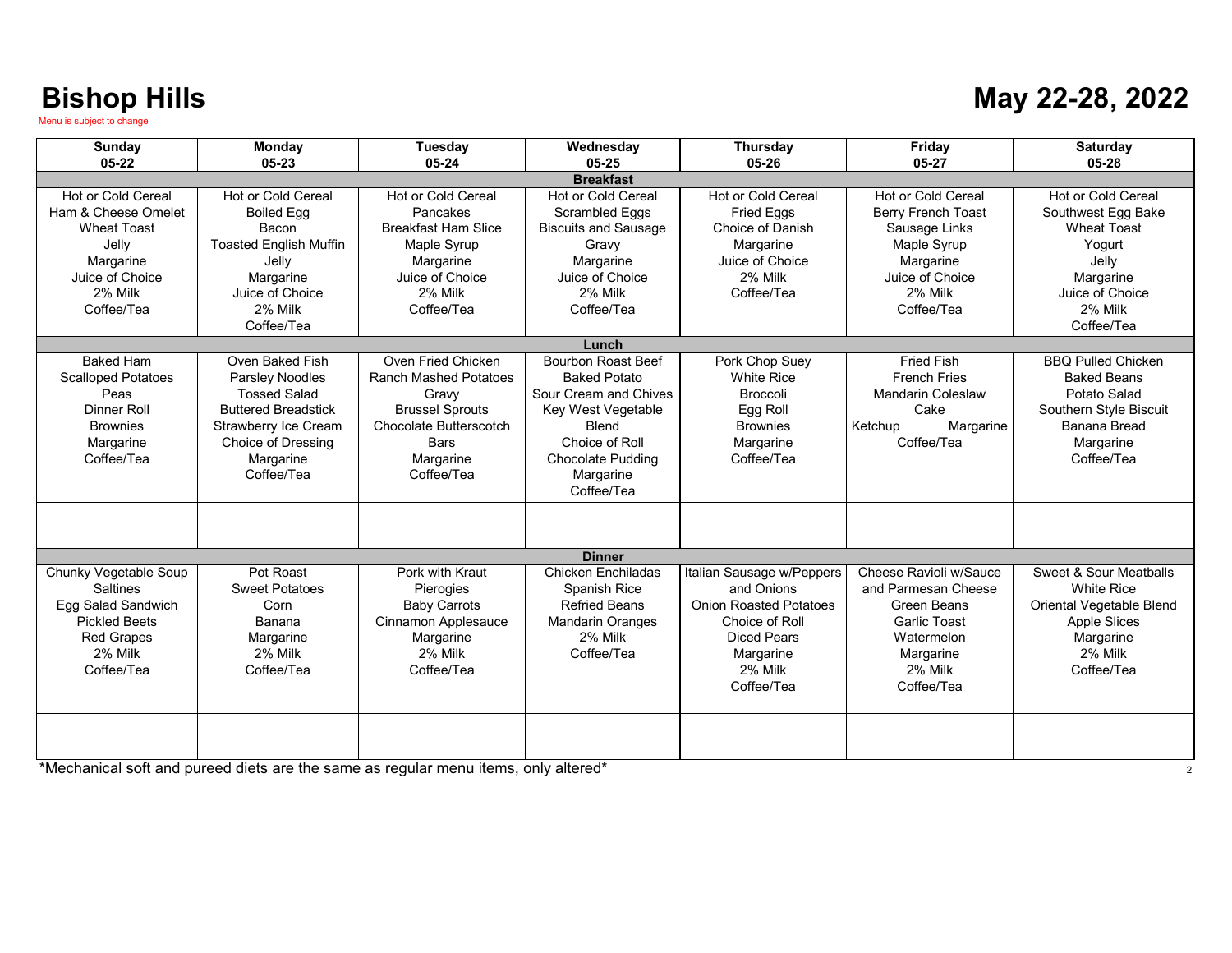#### **May 29- June 4, 2022**

| <b>Sunday</b>                 | Monday                      | Tuesday                    | Wednesday                  | <b>Thursday</b>           | Friday                         | <b>Saturday</b>             |  |
|-------------------------------|-----------------------------|----------------------------|----------------------------|---------------------------|--------------------------------|-----------------------------|--|
| 05-29                         | 05-30                       | 05-31                      | 06-01                      | 06-02                     | 06-03                          | 06-04                       |  |
| <b>Breakfast</b>              |                             |                            |                            |                           |                                |                             |  |
| Hot or Cold Cereal            | Hot or cold Cereal          | Hot or Cold Cereal         | <b>Hot or Cold Cereal</b>  | <b>Hot or Cold Cereal</b> | Hot or Cold Cereal             | <b>Hot or Cold Cereal</b>   |  |
| <b>Cheese Omelet</b>          | Scrambled Eggs              | Cinnamon French Toast      | <b>Boiled Egg</b>          | Cheesy Scrambled Egg      | Egg Patty                      | Egg & Sausage Strata        |  |
| Cinnamon Roll                 | Sausage Links               | Sausage Patty              | <b>Breakfast Ham Slice</b> | Bacon                     | Sausage Patty                  | <b>Wheat Toast</b>          |  |
| Margarine                     | <b>Wheat Toast</b>          | Maple Syrup                | <b>Wheat Toast</b>         | <b>Wheat Toast</b>        | <b>Toasted English Muffin</b>  | Jelly                       |  |
| Juice of Choice               | Jelly                       | Margarine                  | Jelly                      | Jelly                     | Margarine                      | Margarine                   |  |
| 2% Milk                       | Margarine                   | Juice of Choice            | Margarine                  | Margarine                 | Juice of Choice                | Juice of Choice             |  |
| Coffee/Tea                    | Juice of Choice             | 2% Milk                    | Juice of Choice            | Juice of Choice           | 2% Milk                        | 2% Milk                     |  |
|                               | 2% Milk                     | Coffee/Tea                 | 2% Milk                    | 2% Milk                   | Coffee/Tea                     | Coffee/Tea                  |  |
|                               | Coffee/Tea                  |                            | Coffee/Tea                 | Coffee/Tea                |                                |                             |  |
|                               |                             |                            | Lunch                      |                           |                                |                             |  |
| Rotisserie Chicken            | Hotdog on a bun             | <b>BBQ Pork Chop</b>       | Pot Roast                  | General Tso Chicken       | <b>Country Fried Steak</b>     | Lemon Pepper Turkey         |  |
| <b>Onion Roasted Potatoes</b> | Potato Salad                | <b>Baked Beans</b>         | <b>Baked Potato</b>        | <b>White Rice</b>         | <b>Country Gravy</b>           | Parmesan Noodles            |  |
| <b>Brussels Sprouts</b>       | Coleslaw                    | Coleslaw                   | Sour Cream & Chives        | Egg Roll                  | <b>Mashed Potatoes</b>         | California Vegetable Blend  |  |
| Choice of Roll                | Watermelon                  | Choice of Roll             | Carrots                    | Chocolate Mousse          | <b>Green Beans</b>             | Choice of Roll              |  |
| Cherry Chocolate Bar          | Ketchup                     | Apple Cobbler              | Choice of Roll             | Margarine                 | Lemon Bars                     | <b>Banana Split Dessert</b> |  |
| Margarine                     | Margarine                   | Margarine                  | <b>Blueberry Crisp</b>     | Coffee/Tea                | Margarine                      | Margarine                   |  |
| Coffee/Tea                    | Coffee/Tea                  | Coffee/Tea                 | Margarine                  |                           | Coffee/Tea                     | Coffee/Tea                  |  |
|                               |                             |                            | Coffee/Tea                 |                           |                                |                             |  |
|                               |                             |                            |                            |                           |                                |                             |  |
|                               | <b>Happy Memorial Day!!</b> |                            |                            |                           |                                |                             |  |
|                               |                             |                            |                            |                           |                                |                             |  |
|                               |                             |                            |                            |                           |                                |                             |  |
|                               |                             |                            | <b>Dinner</b>              |                           |                                |                             |  |
| <b>Tuna Melt</b>              | Cheese Enchiladas           | Chicken & Pasta Alfredo    | Tuna Noodle Casserole      | Ham w/Au Gratin Potatoes  | <b>Grilled Cheese Sandwich</b> | Turkey & Stuffing Casserole |  |
| <b>Sweet Potato Fries</b>     | Seasoned Black Beans        | Italian Blend Mixed        | Summer Squash              | Green Peas                | <b>Tomato Soup</b>             | <b>Mashed Potatoes</b>      |  |
| Pineapple Chunks              | Corn                        | Vegetables                 | Choice of Roll             | <b>Buttered Bread</b>     | <b>Saltines</b>                | Carrots                     |  |
| Ketchup                       | Cookie                      | <b>Buttered Breadstick</b> | <b>Diced Pears</b>         | Cinnamon Applesauce       | <b>Red Grapes</b>              | Watermelon                  |  |
| 2% Milk                       | Margarine                   | Banana                     | Margarine                  | Margarine                 | Margarine                      | Margarine                   |  |
| Coffee/Tea                    | 2% Milk                     | Margarine                  | 2% Milk                    | 2% Milk                   | 2% Milk                        | 2% Milk                     |  |
|                               | Coffee/Tea                  | 2% Milk                    | Coffee/Tea                 | Coffee/Tea                | Coffee/Tea                     | Coffee/Tea                  |  |
|                               |                             | Coffee/Tea                 |                            |                           |                                |                             |  |
|                               |                             |                            |                            |                           |                                |                             |  |
|                               |                             |                            |                            |                           |                                |                             |  |
|                               |                             |                            |                            |                           |                                |                             |  |
|                               |                             |                            |                            |                           |                                |                             |  |

\*Mechanical soft and pureed diets are the same as regular menu items, only altered\*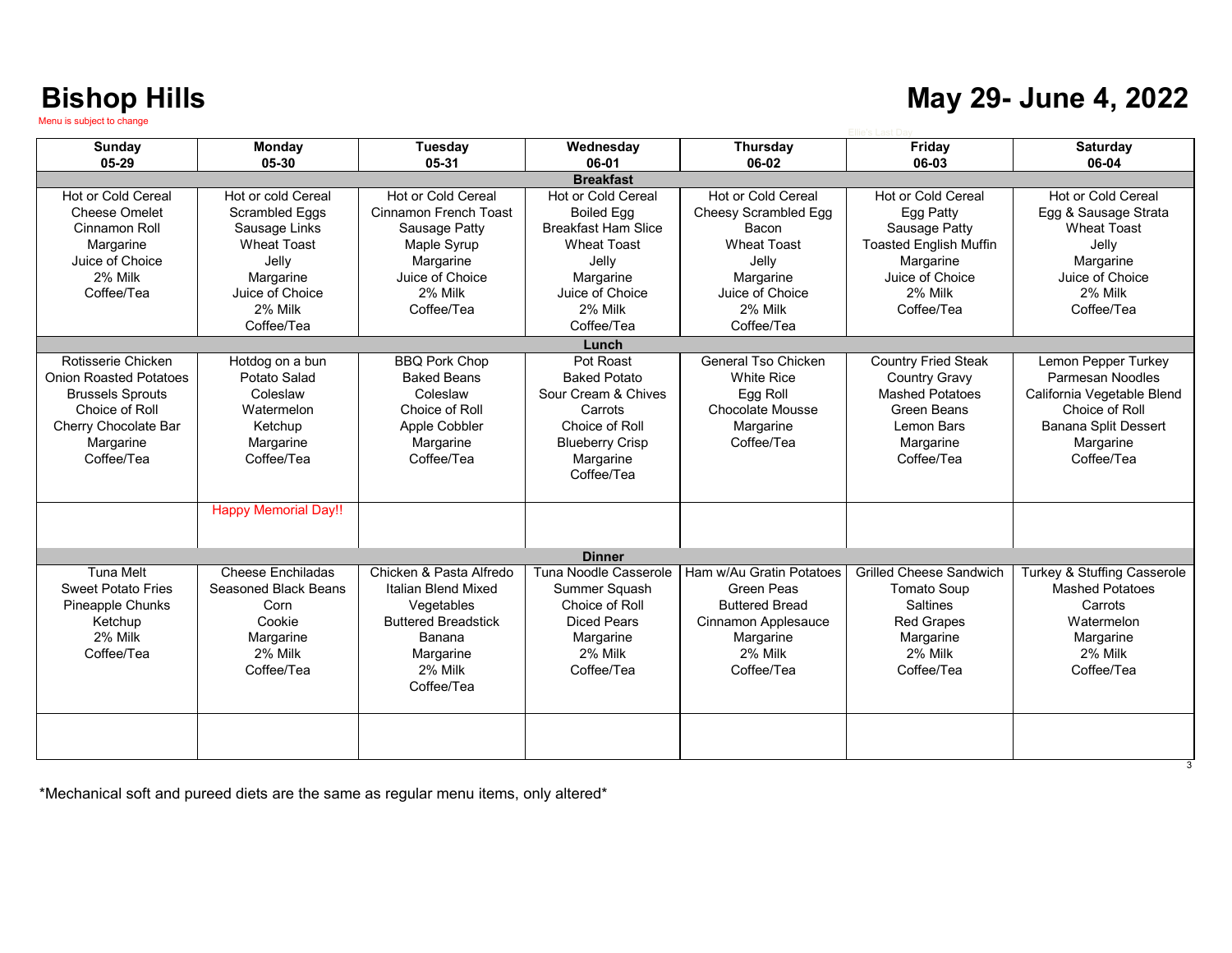#### **June 5-11, 2022**

| Sunday                                                                                                                                                                       | <b>Monday</b>                                                                                                                       | Tuesday                                                                                                                                                            | Wednesdav                                                                                                                                                     | <b>Thursday</b>                                                                                                                     | Friday                                                                                                                                       | <b>Saturdav</b>                                                                                                                        |
|------------------------------------------------------------------------------------------------------------------------------------------------------------------------------|-------------------------------------------------------------------------------------------------------------------------------------|--------------------------------------------------------------------------------------------------------------------------------------------------------------------|---------------------------------------------------------------------------------------------------------------------------------------------------------------|-------------------------------------------------------------------------------------------------------------------------------------|----------------------------------------------------------------------------------------------------------------------------------------------|----------------------------------------------------------------------------------------------------------------------------------------|
| 06-05                                                                                                                                                                        | 06-06                                                                                                                               | 06-07                                                                                                                                                              | 06-08                                                                                                                                                         | 06-09                                                                                                                               | 06-10                                                                                                                                        | 06-11                                                                                                                                  |
|                                                                                                                                                                              |                                                                                                                                     |                                                                                                                                                                    | <b>Breakfast</b>                                                                                                                                              |                                                                                                                                     |                                                                                                                                              |                                                                                                                                        |
| Hot or Cold Cereal<br><b>Buttermilk Pancakes</b><br>Sausage Links<br>Maple Syrup<br>Margarine<br>Juice of Choice<br>2% Milk<br>Coffee/Tea                                    | Hot or Cold Cereal<br><b>Western Omelet</b><br><b>Wheat Toast</b><br>Jelly<br>Margarine<br>Juice of Choice<br>2% Milk<br>Coffee/Tea | Hot or Cold Cereal<br>Southwest Egg Bake<br><b>Wheat Toast</b><br>Jelly<br>Margarine<br>Juice of Choice<br>2% Milk<br>Coffee/Tea                                   | Hot or Cold Cereal<br><b>Scrambled Eggs</b><br><b>Biscuits and Sausage</b><br>Gravv<br>Margarine<br>Juice of Choice<br>2% Milk<br>Coffee/Tea                  | <b>Hot or Cold Cereal</b><br>Egg & Cheese Sandwich<br>Bacon<br>Margarine<br>Juice of Choice<br>2% Milk<br>Coffee/Tea                | Hot or Cold Cereal<br><b>Fried Eggs</b><br><b>Breakfast Ham Slice</b><br>Danish<br>Margarine<br>Juice of Choice<br>2% Milk<br>Coffee/Tea     | Hot or Cold Cereal<br><b>Buttered Waffles</b><br>Sausage Links<br>Maple Syrup<br>Margarine<br>Juice of Choice<br>2% Milk<br>Coffee/Tea |
|                                                                                                                                                                              |                                                                                                                                     |                                                                                                                                                                    |                                                                                                                                                               |                                                                                                                                     |                                                                                                                                              |                                                                                                                                        |
|                                                                                                                                                                              |                                                                                                                                     |                                                                                                                                                                    | Lunch                                                                                                                                                         |                                                                                                                                     |                                                                                                                                              |                                                                                                                                        |
| Pork Chop<br><b>Bread Stuffing</b><br>Carrots<br><b>Wheat Bread</b><br><b>Caramel Dumpling</b><br>Margarine<br>Coffee/Tea                                                    | Herb Garlic Cod<br><b>Rice Pilaf</b><br>Green Peas & Mushrooms<br>Choice of Roll<br>Cherries in the Snow<br>Margarine<br>Coffee/Tea | <b>Chicken Breast</b><br><b>Ranch Mashed Potatoes</b><br>Gravv<br>Wax Beans<br>Choice of Roll<br><b>Butterscotch Brownie</b><br>Parfait<br>Margarine<br>Coffee/Tea | Chicken Parmesan<br>Spaghetti Noodles<br>Italian Blend Mixed<br>Vegetables<br><b>Garlic Toast</b><br><b>Frosted Chocolate Cake</b><br>Margarine<br>Coffee/Tea | <b>Beef Quesadilla</b><br>Spanish Rice<br>Seasoned Black Beans<br><b>Chilled Peaches</b><br>Margarine<br>Coffee/Tea                 | Lemon Baked Fish<br><b>Rosemary Roasted</b><br>Potatoes<br>Carrots<br><b>Wheat Bread</b><br><b>Strawberry Pie</b><br>Margarine<br>Coffee/Tea | Baked Ham w/Gravy<br><b>Sweet Potatoes</b><br>Corn<br>Southern Style Biscuit<br>Chocolate Chip Cookie<br>Margarine<br>Coffee/Tea       |
|                                                                                                                                                                              |                                                                                                                                     |                                                                                                                                                                    | <b>Dinner</b>                                                                                                                                                 |                                                                                                                                     |                                                                                                                                              |                                                                                                                                        |
| Chicken Cordon Bleu<br>Sandwich<br><b>Red Bliss Potatoes</b><br><b>Parslied Cauliflower</b><br>Choice of Roll<br><b>Fruit Cocktail</b><br>Margarine<br>2% Milk<br>Coffee/Tea | Italian Sausage w/<br>Peppers & Onions<br><b>Tater Tots</b><br><b>Wheat Bread</b><br>Banana<br>Margarine<br>2% Milk<br>Coffee/Tea   | Minestrone Soup<br><b>Saltines</b><br>Grilled Ham & Cheese<br>Sandwich<br><b>Mixed Fruit</b><br>2% Milk<br>Coffee/Tea                                              | Ham Salad Sandwich<br><b>Cucumber Slices</b><br><b>Pickled Beets</b><br><b>Diced Pears</b><br>Margarine<br>2% Milk<br>Coffee/Tea                              | Cheeseburger w/<br>Lettuce & Tomato<br><b>French Fries</b><br>Vanilla Pudding Cake<br>Ketchup<br>Margarine<br>2% Milk<br>Coffee/Tea | <b>Hearty Cabbage Soup</b><br><b>Saltines</b><br>Turkey & Swiss Sandwich<br><b>Red Grapes</b><br>2% Milk<br>Coffee/Tea                       | Macaroni & Cheese<br><b>Stewed Tomatoes</b><br><b>Tossed Salad</b><br>Cinnamon Applesauce<br>Margarine<br>2% Milk<br>Coffee/Tea        |
|                                                                                                                                                                              |                                                                                                                                     |                                                                                                                                                                    |                                                                                                                                                               |                                                                                                                                     |                                                                                                                                              |                                                                                                                                        |

\*Mechanical soft and pureed diets are the same as regular menu items, only altered\*

4